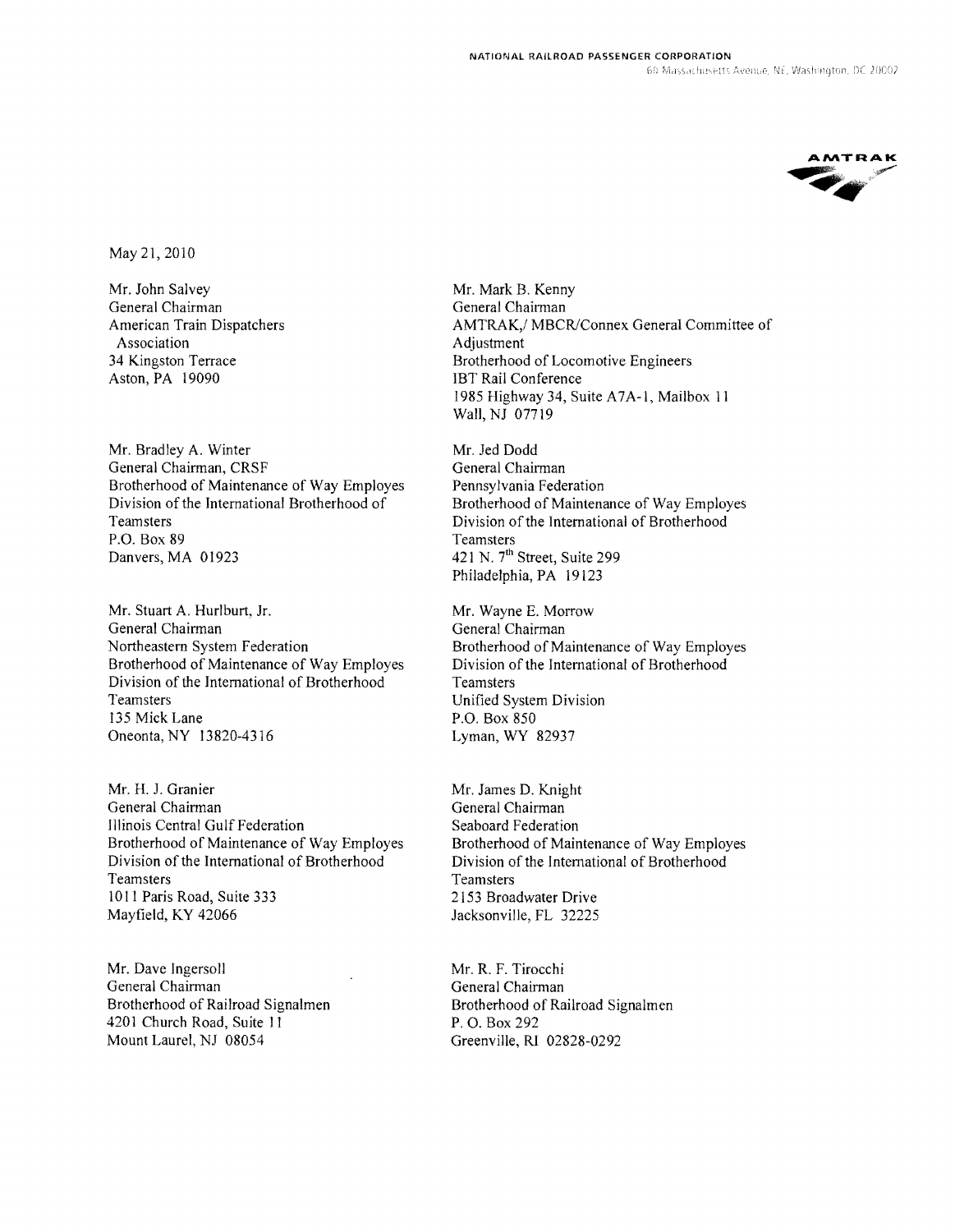## *Page* 2

Mr. Joe Doucet General Chairman Brotherhood of Railroad Signalmen 325 Cross Creek Drive Bossier City, LA 71111

Mr. Don Hall General Chairman International Association of Machinists and Aerospace Workers 3065 Highway 367 South #9 Cabot, AR 72023

Mr. Frank May International Representative International Brotherhood of Boilermakers and Blacksmiths P.O Box 155 Gilbertsville, KY 42044

Mr. Michael Giansante General Chairman International Brotherhood of Electrical Workers 239 McClellan Street Pennsport Mall Philadelphia, PA 19148

Mr. Michael Williams General Chairman National Conference of Firemen and Oilers District of Local 32BJ/SEIU System Council #19 1043 W. Kearney Springfield, MO 65806-1155

Mr. Lawrence 1. Jones Chairman, ASWC International Representative, TCU 309 A Street Wilmington, DE 19801

Mr. Michael A. Hill Asst. President, Directing General Chairman International Association of Machinists and Aerospace Workers 38 Sentry Hill, Lexington Square Newark, DE 19711

Mr. Danny L. Hamilton Director, Railroad Division Services International Brotherhood of Boilermakers and Blacksmiths P.O Box 943 Flatwoods, KY 41139

Mr. John MacDonald General Chairman International Brotherhood of Electrical Workers 16 Willis A venue Keansburg, NJ 07734

Mr. Dean Devita General Chairman National Conference of Firemen and Oilers, District of Local 32BJ/SEIU System Council No.2 4201 Church Road, Suite #7 Mt. Laurel, NJ 08054

Mr. Richard W. Zeigler General Chairman Sheet Metal Workers' International Association 7958 North 700 West Fairland, IN 46126

Mr. Joseph 1. Derillo International Representative The American Railway and Airway Supervisors Association, Maintenance of Equipment 3 Research Place Rockville, MD 20850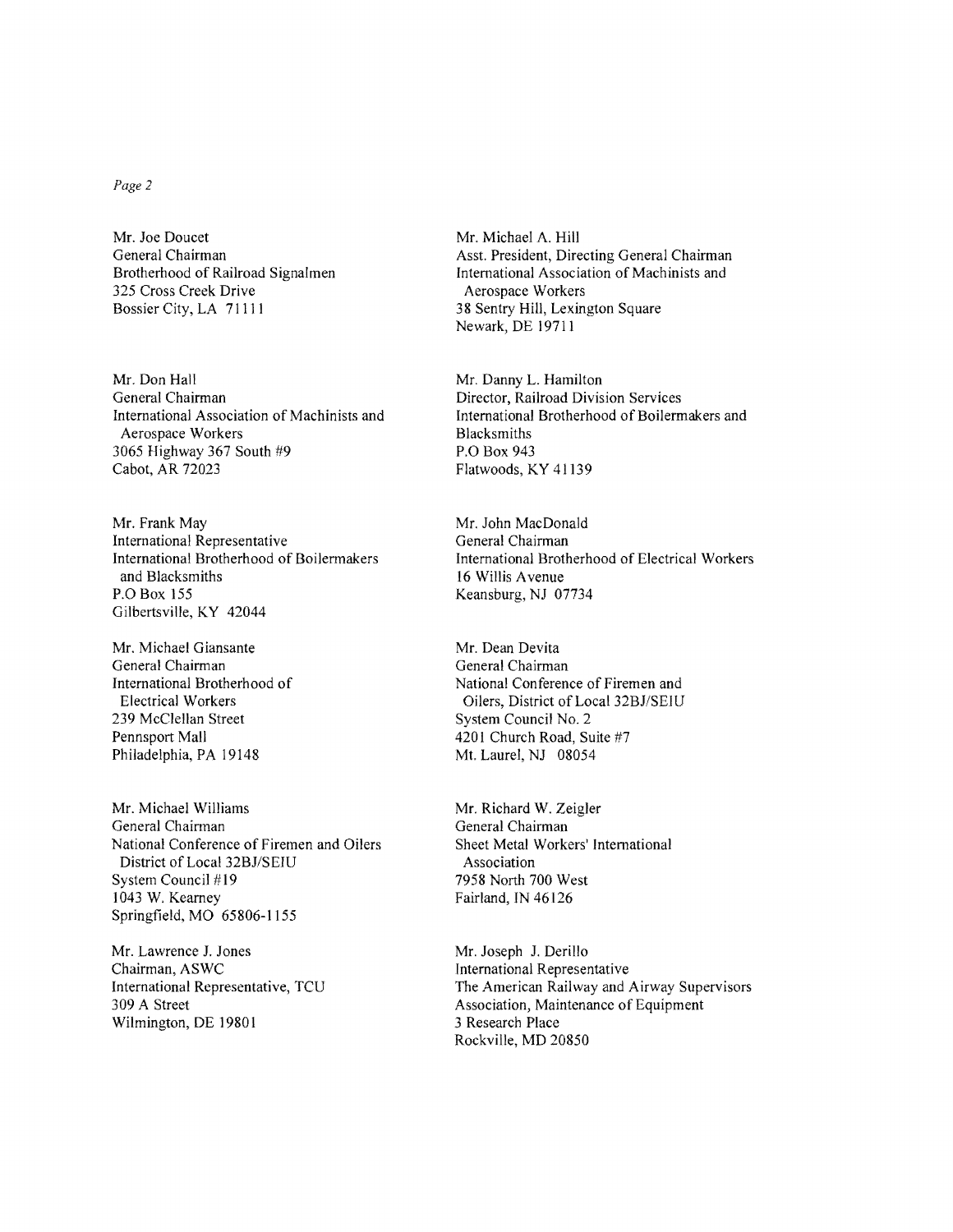## *Page* 3

Mr. Charles Sheltman The American Railway and Airway Supervisors Association, Maintenance of Way 77 Strong Street Ext East Haven, CT 06512

Mr. William A. Beebe General Chairman United Transportation Union, Conductors 214 Amity Road Woodbridge, CT 06525-2241

Mr. Delbert Strunk International Vice President United Transportation Union, Stewards 5464 St. Rt. 113 Bellevue, OH 44811

Mr. Gary Maslanka Vice Chairman, ASWC, and Vice Chairman JCC Director, Railroad Division International Vice President, TWU 1700 Broadway - Second Floor New York, NY 10019

Mr. Kristofer Stark General Chairman The American Railway and Airway Supervisors Association, On-Board Services 41 Donna Drive Plymouth, MA 02360

Mr. Roger M. Lenfest Acting General Chairman United Transportation Union, Conductors 1515 Market St., Ste 708 Philadelphia, PA 19102

Mr. Robert Keeley General Chairman United Transportation Union, Yardmasters  $85-62$   $76<sup>th</sup>$  Street Woodhaven, NY 11421

Mr. Donald Boyd Vice Chairman Amtrak Service Workers Council, H.E.R.E, Local 43 1130 S. Wabash Ave., Ste 201 Chicago, IL 60605

Mr. Carl A. Tingle Chairman, Joint Council of Carmen, Coach Cleaners and Helpers 9015 Lemon Road Slaughter, LA 70777